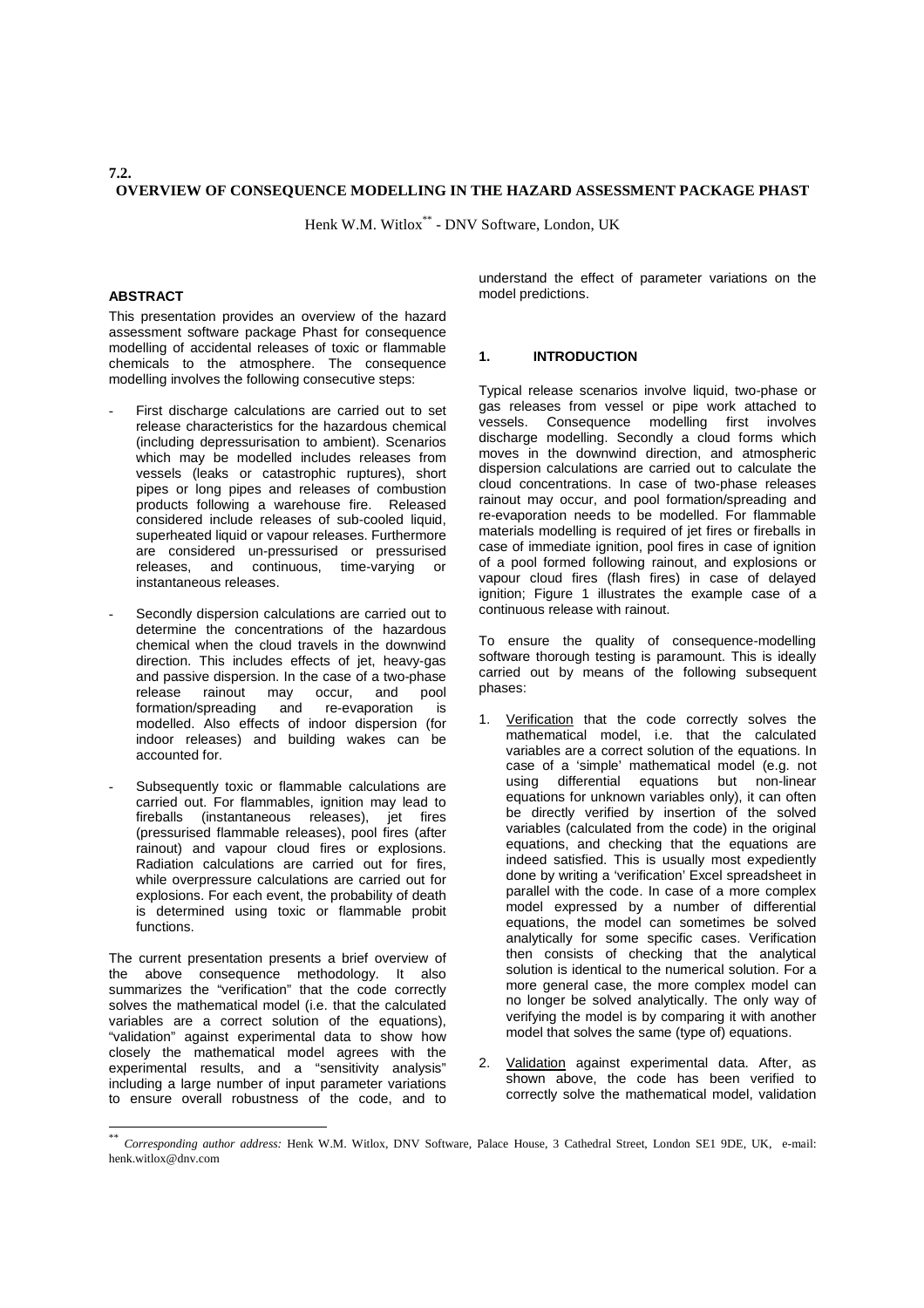against experimental data will show how closely the mathematical model agrees with the experimental results. This provides a justification for the simplified assumptions made to derive the mathematical model.

3. Sensitivity analysis. This involves carrying out a large number of input parameter variations (e.g. hole diameter, ambient temperature, etc.) for a number of base cases (e.g. continuous vertical methane jet release, instantaneous ground-level propane un-pressurised release, etc.). Its purpose is to ensure overall robustness of the code, and to understand the effect of parameter variations on the model predictions.



**Figure 1. Continuous two-phase release of flammable material with rainout** 

This paper includes a brief overview of the "verification" and "validation" of consequence models in the hazard assessment package Phast and the risk analysis package Phast Risk (formerly known as SAFETI). The Phast results presented in this paper correspond to Phast version 6.53. These are expected to be very close or identical to results for the latest version 6.54.

A limited number of key scenarios are considered, while reference is made to key papers for details. Reference is made to the literature for the availability of experimental data.

Sections 2, 3 and 4 describe the verification and validation for discharge modelling, dispersion and pool modelling, and flammable effects modelling, respectively. The experimental results quoted in the current paper are independent of the empirical basis of the model for the discharge, dispersion and pool models. The flammable models in Phast are largely semi-empirical models available in the public domain, and some degree of fitting may have been conducted against experimental data.

# **2. DISCHARGE**

For releases of hazardous materials a wide range of scenarios can occur including instantaneous releases (catastrophic vessel rupture), and continuous and timevarying releases (leak from vessel, short pipe or long pipe). The stored material could be a sub-cooled liquid, a (flashing) superheated liquid, or a gas. As shown in Figure 2, the discharge model calculates both the

expansion from the initial storage conditions to the orifice conditions, as well as the subsequent expansion from orifice conditions to atmospheric conditions. For superheated liquid releases, liquid break-up into droplets occurs along the expansion zone. It is typically assumed that the length of the expansion zone is very small with negligible air entrainment.





Key output data of the discharge model are flow rate, orifice data [velocity, liquid fraction] and post-expansion data [velocity, liquid fraction, initial droplet size (distribution)]. The post-expansion data are the starting point ("source term") of the subsequent dispersion calculations.

In the literature numerous discharge models can be found. Key literature including description of discharge models and experimental data include Perry's handbook (Perry et al., 1999), the DIERS project manual (Fisher et al., 1992), CCPS QRA guidelines (CCPS, 2000), Sections 15.1-15.9 in Lees (Lees, 1996), and Chapter 2 in the TNO Yellow Book (TNO, 1997). The author did not find an up-to-date published overview of key experiments (benchmark tests for discharge models; input data and experimental results), in conjunction with a systematic evaluation of discharge models.

Key verification tests include comparison of the model against well-established analytical flow-rate equations for incompressible liquid (Bernoulli equation) and ideal gases. In addition verification could be considered between different discharge models and verification against results from process simulators (e.g. HYSIS or PROII).

Key validation tests include sub-cooled and saturated pipe and orifice releases of water (Sozzi and Sutherland, 1975; Uchida and Narai, 1966), and also data for hydrocarbon releases.

A detailed verification and validation has recently been carried out for the Phast discharge model for releases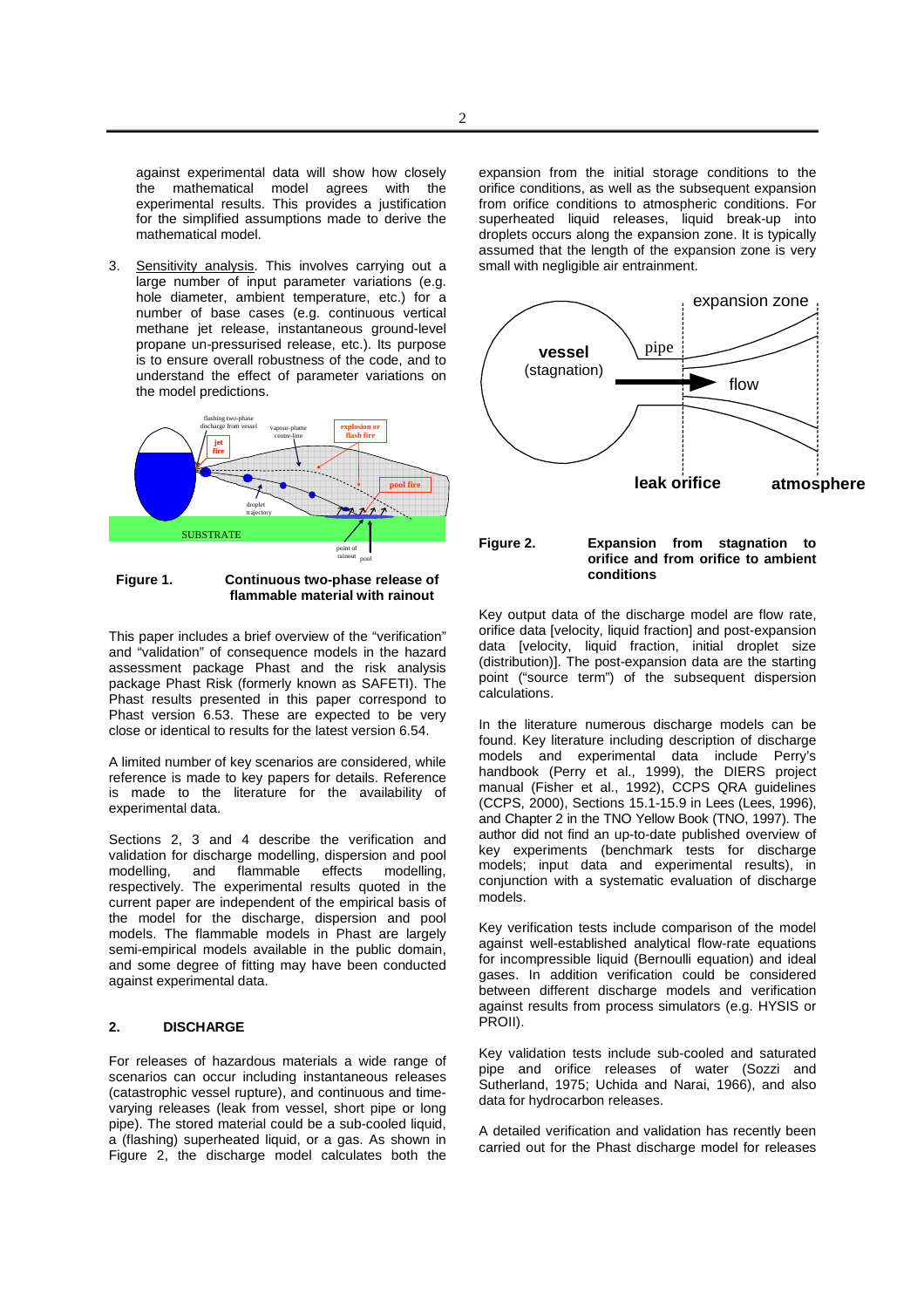from vessels and/or short pipes including amongst others the above cases. Figure 3 illustrates the comparison for the Phast 6.53 model against subcooled water jets. The Phast long pipeline model has been validated for propane two-phase releases [Isle of Grain experiments (Cowley and Tam, 1988; Webber et al., 1999)].

Detailed validation of droplet modelling for two-phase releases was carried out by Witlox et al. (2010) using a range of droplet-size correlations accounting for both mechanical and flashing break-up of the droplets. This includes validation of initial droplet size for small-scale experiments by Cardiff University (water, cyclohexane, butane and propane), the EU STEP experiments (flashing propane jets), experiments by the Belgium Von Karman Institute (flashing R134-A jets), and experiments carried out in France by Ecole des Mines and INERIS (water and butane). It also includes validation of the rainout against the CCPS experiments (flashing jets of water, CFC-11, chlorine, cyclohexane, monomethylamine).



**Figure 3. Phast 6.53 validation of flow rate for sub-cooled water release** 

## **3. DISPERSION AND POOL SPREADING/EVAPORATION**

For dispersion modelling a very wide range of scenarios can be considered. Distinction can be made between momentum (un-pressurised or pressurised releases),<br>time-dependency (steady-state, finite-duration, time-dependency instantaneous or time-varying dispersion), buoyancy (buoyant rising cloud, passive dispersion or heavy-gasdispersion), thermodynamic behaviour (isothermal or cold or hot plume, vapour or liquid or solid or multiplephase, reactions or no reactions), ground effects (soil or water, flat terrain with uniform surface roughness, variable surface roughness, non-flat terrain, obstacles), and ambient conditions (e.g. stable, neutral or unstable conditions).

In the literature numerous text books and articles on dispersion can be found. Key literature including description of models and experimental data include Chapter 4 in the TNO yellow book (TNO, 1997),

Sections 15.11-15.54 in Lees (Lees, 1996), and the CCPS dispersion guidelines (CCPS, 1996). Key experiments (benchmark tests for dispersion; input data and experimental results) have been stored in the MDA database by Hanna et al. (1993) in conjunction with comparison and validation of a wide range of models. Likewise data are stored in the REDIPHEM database partly as part of the EU project SMEDIS (Daish et al., 1999). The SMEDIS project has also produced a protocol for evaluating heavy gas dispersion models, which has also recently been proposed for application to LNG (Ivings et al., 2007).

Model verification and validation for dispersion models is illustrated below for the Phast dispersion model UDM (Witlox and Holt, 1999, 2007). This is an integral model, which can account for all the above type of releases except for effects of obstacles and non-flat terrain. The verification and validation for the UDM can be summarised as follows [see Witlox and Holt (2007) for full details and a detailed list of references]:

- 1. Jet and near-field passive dispersion. For an elevated horizontal continuous jet (of air), the UDM numerical results are shown to be identical to the results obtained by an analytical solution. For vertical jets very good agreement has been obtained against both the "Pratte and Baines" and "Briggs" plume rise correlations.
- 2. Heavy-gas dispersion. The UDM numerical results are shown to be in identical agreement against an analytical solution for a 2-D isothermal ground-level plume. The UDM has been validated against the set of three 2-D wind-tunnel experiments of McQuaid (1976). The new formulation has also been validated against the HTAG wind tunnel experiments (Petersen and Ratcliff, 1988). Furthermore the UDM model was verified against the HGSYSTEM model HEGADAS.
- 3. Far-field passive dispersion. For purely (far-field) passive continuous dispersion, the UDM numerical results are shown to be in close agreement with the vertical and crosswind dispersion coefficients and concentrations obtained from the commonly adopted analytical Gaussian passive dispersion formula. The same agreement has been obtained for the case of purely (far-field) passive instantaneous dispersion, while assuming alongwind spreading equal to cross-wind spreading in the analytical profile.
- 4. Finite-duration releases. The UDM "Finite-durationcorrection" module has been verified against the HGSYSTEM/SLAB steady-state results, and shown to lead to finite-duration corrections virtually identical to the latter programs. Furthermore excellent agreement was obtained using this module for validation against the Kit Fox experiments (20-second releases of  $CO<sub>2</sub>$  during both neutral and stable conditions; see Figure 4).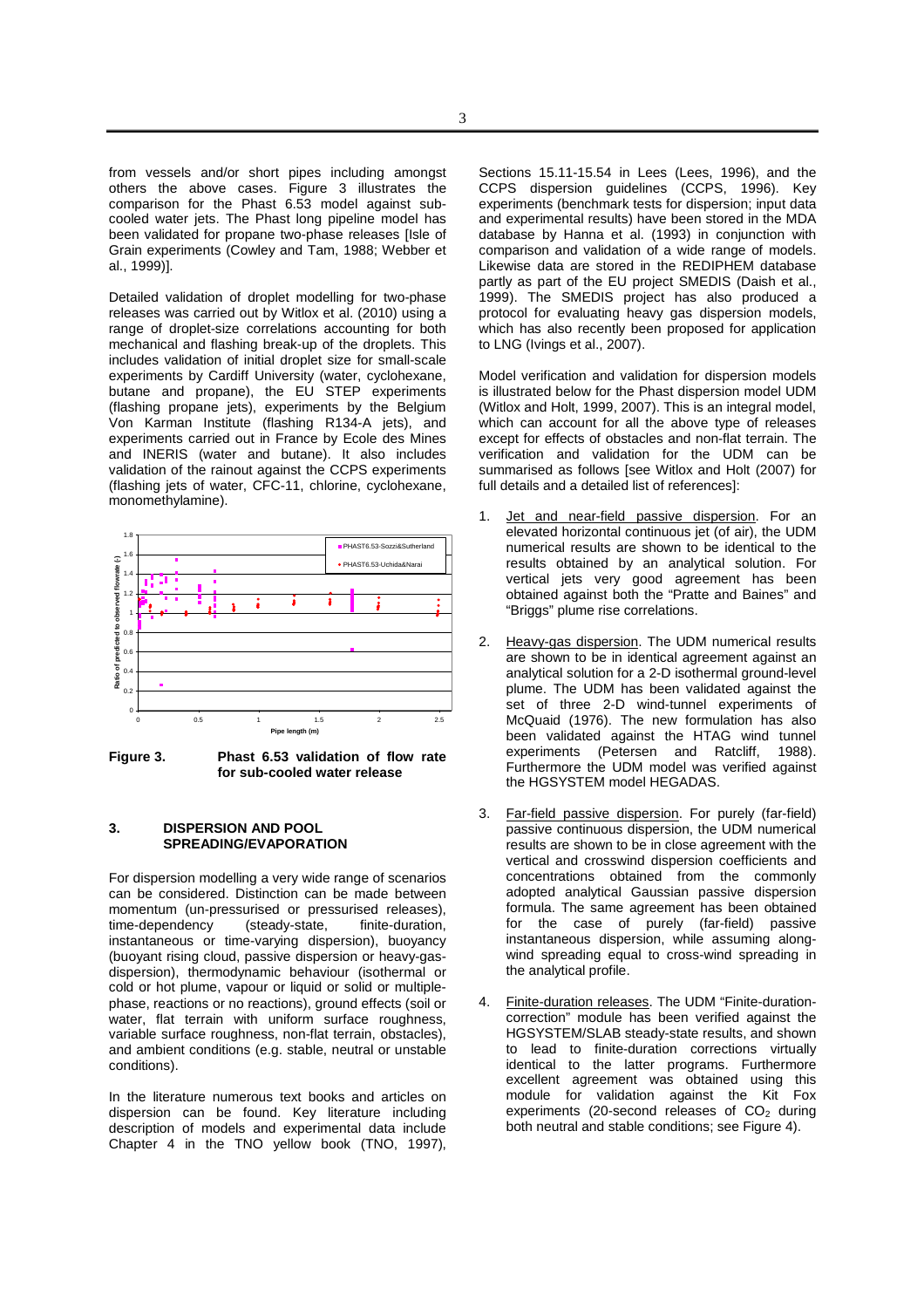- 5. Thermodynamics. The UDM dispersion model invokes the thermodynamics module while solving the dispersion equations in the downwind direction. This module describes the mixing of the released component with moist air, and may take into account water-vapour and heat transfer from the substrate to the cloud. The module calculates the phase distribution [component (vapour, liquid), water (vapour, liquid, ice)], vapour and liquid cloud temperature, and cloud density. Thus separate water (liquid or ice) and component (liquid) aerosols may form. The liquid component in the aerosol is considered to consist of spherical droplets and additional droplet equations may be solved to determine the droplet trajectories, droplet mass and droplet temperature. Rainout of the liquid component occurs if the droplet size is sufficiently large. The thermodynamics module also allows for more rigorous multi-component modelling (Witlox et al., 2006). The UDM homogeneous equilibrium model has been verified for both single-component and multi-component materials against the HEGADAS model. The UDM HF thermodynamics model (including effects of aqueous fog formation and polymerisation) was validated against the experiments by Schotte (1987).
- 6. Pool spreading/evaporation. If the droplet reaches the ground, rainout occurs, i.e. removal of the liquid component from the cloud. This produces a liquid pool which spreads and vaporises (see Figure 1). Vapour is added back into the cloud and allowance is made for this additional vapour flow to vary with time. The UDM source term model PVAP calculates the spreading and vapour flow rate from the pool. Different models are adopted depending whether the spill is on land or water, and whether it is an instantaneous or a continuous release. The pool spreads until it reaches a bund or a minimum pool thickness. The pool may either boil or evaporate while simultaneously spreading. For spills on land, the model takes into account heat conduction from the ground, ambient convection form the air, radiation and vapour diffusion. These are usually the main mechanisms for boiling and evaporation. Solution and possible reaction of the liquid in water are also included for spills on water, these being important for some chemicals. These effects are modelled numerically, maintaining mass and heat balances for both boiling and evaporating pools. This allows the pool temperature to vary as heat is either absorbed by the liquid or lost during evaporation.

 PVAP was verified by David Webber against the SRD/HSE model GASP for a range of scenarios with the aim of testing the various sub-modules, and overall good agreement was obtained. The PVAP spreading logic was first validated against experimental data for spreading of non-volatile materials. Subsequently the PVAP evaporation logic was validated against experimental data in confined areas where spreading does not take place. Finally comparisons were made for simultaneously spreading and vaporising pools. The above validation was carried out for both spills on water and land, and a wide range of materials was included [LNG, propane, butane, pentane, hexane, cyclo-hexane, toluene, ammonia, nitrogen, water, Freon-11)].



**Figure 4. UDM dispersion results for Kit Fox experiment KF0706 (20 second release)** 

The above covers the verification and the validation for the individual UDM modules. The validation of the overall model was carried out against large-scale field experiments selected from the MDA and REDIPHEM databases, including the following:

- Prairie Grass (continuous passive dispersion of sulphur dioxide).
- Desert Tortoise and FLADIS (continuous elevated two-phase ammonia jet)
- EEC (continuous elevated two-phase propane iet)
- Goldfish (continuous elevated two-phase HF iet)
- Maplin Sands, Burro and Coyote (continuous evaporation of LNG from pool)
- Thorney Island (instantaneous un-pressurised ground-level release of Freon-12)
- Kit Fox (continuous and finite-duration heavygas dispersion of  $CO<sub>2</sub>$  from area source)

Each of the above experimental sets was statistically evaluated to determine the accuracy and precision of the UDM predictions with the observed data. Formulas adopted by Hanna et al. (1993) were used to calculate the geometric mean bias (under or over-prediction of mean) and mean variance (scatter from observed data) for each validation run. This was carried out for centreline concentrations, cloud widths, and (for the SMEDIS experiments) also off centre-line concentrations. The overall performance of the UDM in predicting both peak centreline concentration and cloud widths was found to be good for the above experiments.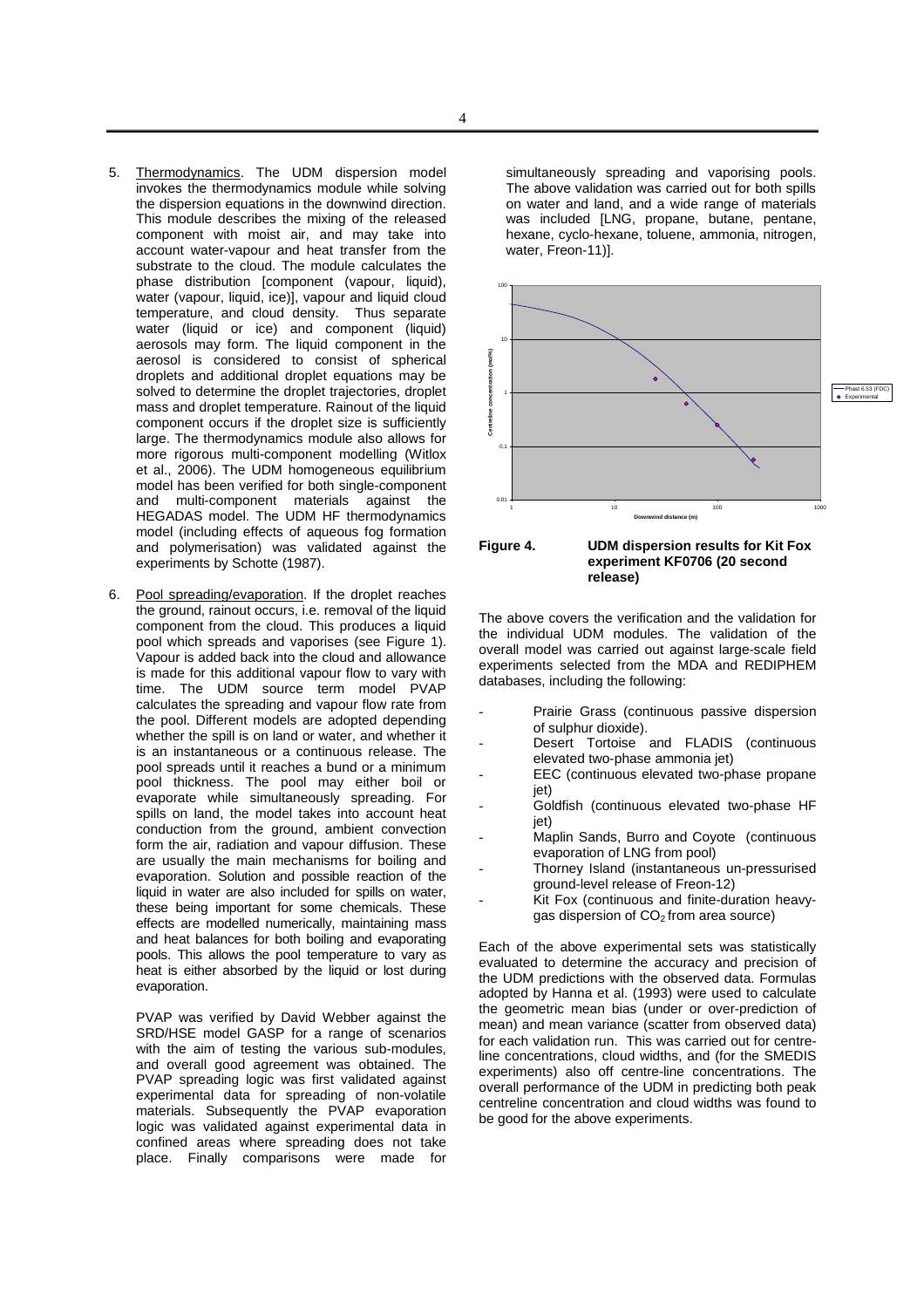The overall UDM model was also recently verified by means of comparison against other models for three US chlorine accidents involving elevated two-phase chlorine iet releases. This is illustrated by Figure 5 for the case of the Graniteville accident; see Hanna et al. (2007) for full details.



**Figure 5. UDM (PHAST) verification against other models for Graniteville Chlorine accident** 

# **4. FLAMMABLE EFFECTS**

This section deals with the verification and validation of flammable effect models (fireballs, pool fires, jet fires and explosions, vapour cloud fires). Furthermore the most-established empirical models are considered only. Key literature including description of these models and experimental data include Chapters 5-6 of the TNO yellow book (TNO, 1997), Sections 16-17 in Lees (1996) and the CCPS guidelines (CCPS, 1994).

#### Fireballs, jet fires and pool fires

Empirical models for these fires include empirical correlations describing the fire geometry (most commonly a sphere for a fireball, a tilted cylinder for pool fire, and a cone for the jet fire) and the surface emissive power (radiation per unit of area emitted from the fire surface area); see Figure 6.

The radiation intensity ( $W/m^2$ ) for a observer with given position and orientation is set as the product of the surface emissive power and the view factor. The view factor including the effects of atmospheric absorption is derived by means of integration over the flame surface. In Phast this integration is carried out numerically, while other models adopt analytical expressions for specific fire geometries.

The fireball model from Martinsen and Marx (1999) is based on extensive literature, detailed tests and also allows for lift-off. More simplistic models are included in the above general references. The latter models can easily be verified by simple hand calculations.

The Phast pool fire model has been validated against data for LNG pool fires (Johnson, 1992); see Figure 7 which also includes verification against model predictions by Johnson (1992). Furthermore it has been

validated against the Montoir LNG tests (Nedelka et al., 1990) and hexane tests (Lois and Swithenbank, 1979).





**Figure 6. Geometry for pool fire (tilted cylinder) and jet fire (cone)** 



**Figure 7. Predicted against measured incident radiation at different observer positions and orientations using the Phast 6.53 and Johnson pool fire models**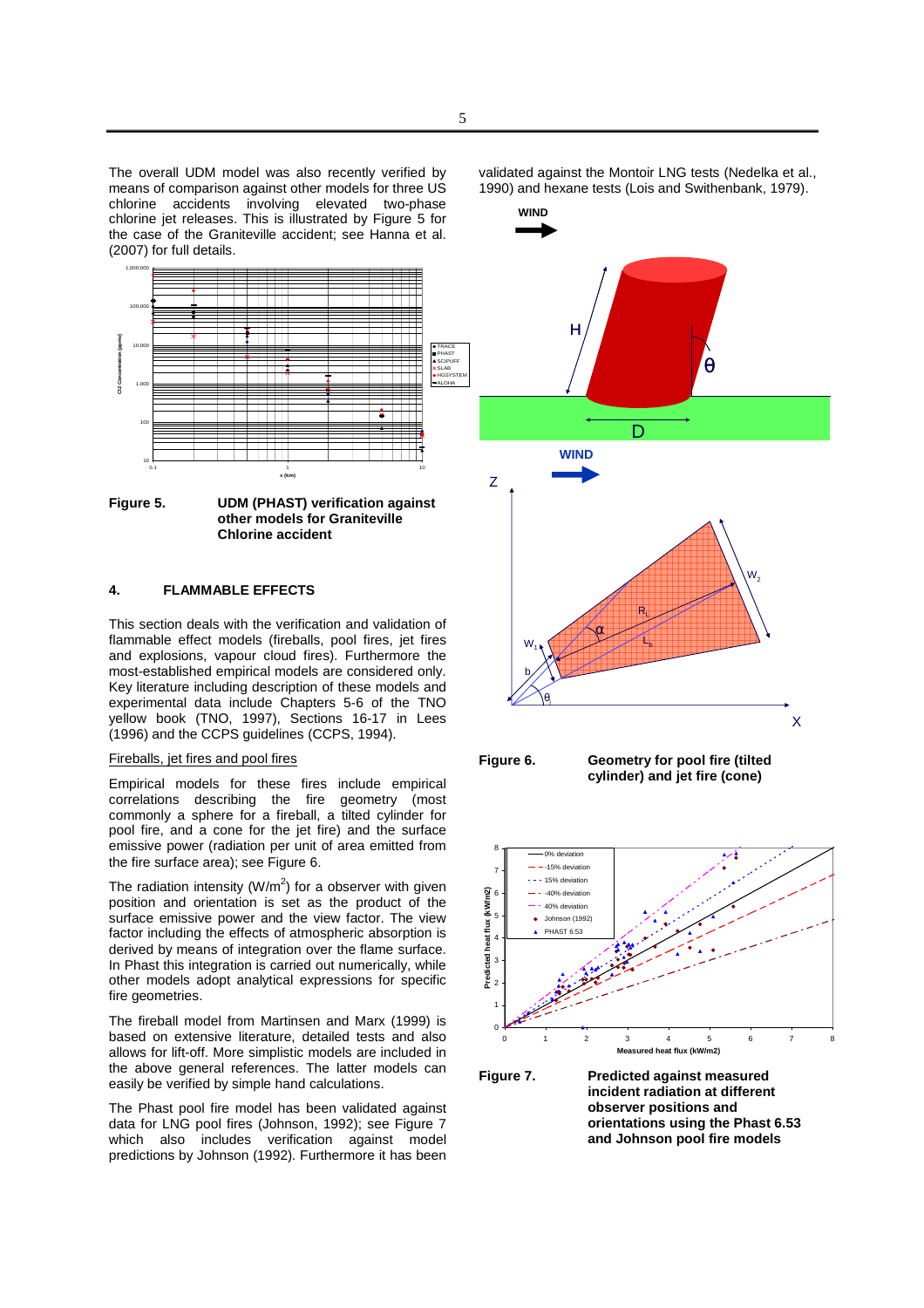The Phast jet fire model has been validated against vertical natural-gas releases (Chamberlain, 1987), horizontal natural-gas and two-phase LPG releases (Bennett et al., 1991), and horizontal liquid-phase crude oil releases (Selby and Burgan, 1998). It has also been verified against model predictions by Johnson (Johnson et al., 1994) in the case of the horizontal natural-gas releases; see Figure 8.



**Figure 8. Predicted against measured incident radiation at different observer positions and orientations using the Phast 6.53 and Johnson jet fire models** 

#### Explosion

Fitzgerald (2001) includes a detailed comparison of the TNO multi-energy (1988), Baker-Strehlow (1999) and CAM models (1999). This includes information of the latest versions of these models and comparison against experimental data (EMERGE experiments by TNO (EMERGE, 1998) and BFETS experiments by SCI (Selby and Burgan, 1998)). Clear conclusions are provided indicating under which conditions which model is best on overpressure prediction. He states that the overpressure predictions of the CAM and multi-energy models were found to be more accurate than the Baker-Strehlow model. CAM was found to be the most complex method to use. The Baker-Strehlow model predictions was quoted to have a high degree of confidence due to the lack of assumptions made in the comparisons and it is quoted to be the easiest of the three methods to apply.

The latest available versions of the multi-energy (MULT) and Baker-Strehlow (BSEX) models have been implemented into Phast. They have been validated against the above EMERGE and BFETS experiments; see Figure 9 for the predictions of overpressure (as function of distance from the edge of the congestion zone) for the case of the EMERGE 6 propane experiment (medium-scale 3D medium-congestion).



Test Average Test Maximum BSEX Results MULT Results

**and BSEX against EMERGE 6** 

## **REFERENCES**

Bennett, J. F., Cowley, L. T., Davenport, J. N., and Rowson, J. J., 1991, "Large scale natural gas and LPG jet fires - final report to the CEC", TNER 91.022

Center for Chemical Process Safety of the American Institute of Chemical Engineers (CCPS), 1994, "Guidelines for Evaluating the Characteristics of Vapor Cloud Explosions, Flash Fires and Bleves", American Institute of Chemical Engineers, New York

CCPS, 1996, "Guidelines for use of vapor cloud dispersion models", Second Edition, CCPS, New York

CCPS, 2000, "Guidelines for chemical process quantitative risk analysis", Second Edition, CCPS, New York, Section 2.1.1 – discharge rate models

Chamberlain, G.A., 1987, "Developments in design methods for predicting thermal radiation from flares", Chem. Eng. Res. Des., 65: 299-309

Cowley, L.T. and Tam, V.H.Y., 1988, "Consequences of pressurised LPG releases: the Isle of Grain full scale experiments", GASTECH 88, 13th International LNG/LPG Conference, Kuala Lumpur

Daish, N.C, Britter, R.E., Linden, P.F., Jagger, S.F. and Carissimo, B., 1999, "SMEDIS: Scientific Model Evaluation Techniques Applied to Dense Gas Dispersion models in complex situations"., Int. Conf. and workshop on modelling the consequences of accidental releases of hazardous materials, San Francisco, California, CCPS, New York, 345-372

EMERGE, 1998, "Extended Modelling and Experimental Research into Gas Explosions", Final Summary Report for the project EMERGE, CEC Contract EV5V-CT93-0274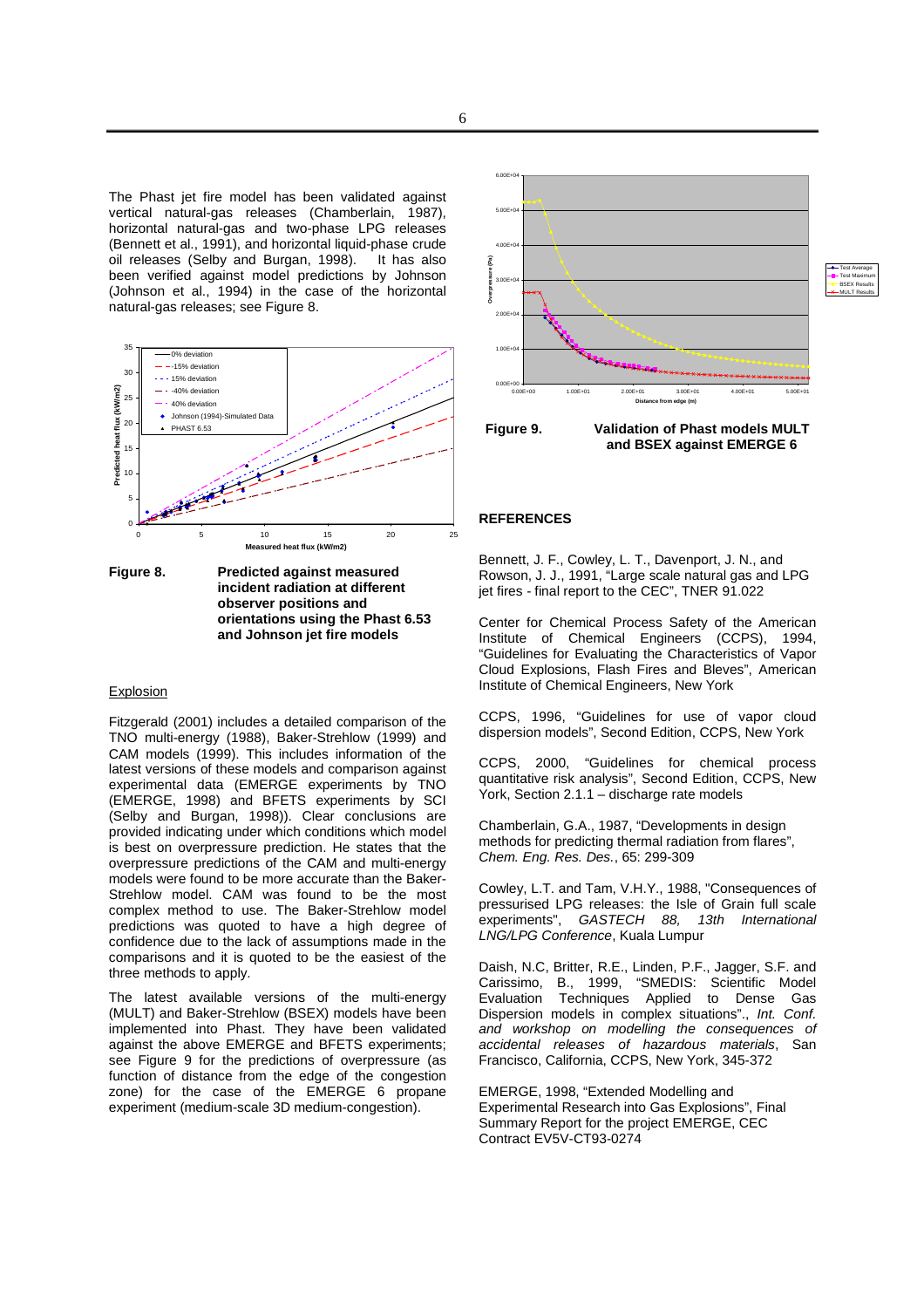Fisher, H.G., Forrest, H.S., Grossel, S.S., Huff, J.E., Muller, A.R., Noronha, J.A., Shaw, D.A., and Tilley, B.J., 1992, "Emergency Relief System Design using DIERS technology", DIERS project manual, ISBN No. 0-8169-0568-1, Pub. No. X-123, AICHE, New York

Fitzgerald, G., 2001, 'A comparison of Simple Vapor Cloud Explosion Prediction Methodologies", Second Annual Symposium, Mary Kay O'Connor Process Safety Center, "Beyond Regulatory Compliance: Making Safety Second Nature", Reed Arena, Texas A&M University, College Station, Texas

Hanna, S.R., Chang, J.C. and Strimaitis, D.G., 1993, "Hazardous gas model evaluation with field observations", Atm. Env., 27a: 2265-2285

Hanna, S., Dharmavaram, S., Zhang, J., Sykes, I., Witlox, H. W. M., Khajehnajafi, S. and Koslan, K., 2007, "Comparison of six widely-used dense gas dispersion models for three actual chlorine railcar accidents", Proceedings of 29th NATO/SPS International Technical Meeting on Air Pollution Modelling and its Application, 24 - 28 September 2007, Aveiro, Portugal

Ivings, M.J., Jagger, S.F., Lea, C.J. and Webber, D.M., 2007, "Evaluating vapor dispersion models for safety analysis of LNG facilities", Contract by HSL for Fire Foundation, Quincy, **Massachusetts** 

Johnson, A.D., 1992, "A model for predicting thermal radiation hazards from large-scale LNG pool fires", IChemE Symp. Series, 130: 507-524

Johnson, A.D., Brightwell, H.M., and Carsley, A.J., 1994, "A model for predicting the thermal radiation hazard from large scale horizontally released natural gas jet fires", Trans. IChemE., 72B:157-166

Lees, F.P., 1996, "Loss Prevention in the process industries: hazard identification, assessment and control", Second Edition, Butterworth-Heinemann, Oxford

Lois, E., and Swithenbank, J., 1979, "Fire hazards in oil tank arrays in a wind", 17th Symposium (Int.) on Combustion, Leeds, Combustion Institute, Pittsburgh, PA, 1087-1098

Martinsen, W.E. and Marx, J.D., 1999, "An improved model for the prediction of radiant heat from fireballs", International Conference and Workshop on Modelling the Consequences of Accidental Releases of Hazardous Materials, CCPS, San Francisco, California, September 28 – October 1, 605-621

McQuaid, J., 1976, "Some experiments on the structure of stably stratified shear flows", Technical Paper P21, Safety in Mines Research Establishment, Sheffield, UK

Nedelka, D., Moorhouse, J., and Tucker, R. F., 1990, "The Montoir 35m diameter LNG pool fire experiments", Proc.  $9<sup>th</sup>$  Intl. Cong and Exposition on LNG, LNG9,

Nice, 17-20 October 1989, Published by Institute of Gas technology, Chicago, 2-III-3: 1-23

Perry, R.H, Green, D.W. and Maloney, J.D., (eds.), 1999, "Perry Chemicals Engineering Handbook", 7th Edition, McGrawhill, Section 26 "Process safety"

Petersen, R.L. and Ratcliff, M.A., 1988, "Effect of homogeneous and heterogeneous surface roughness on HTAG dispersion", CPP Incorporated, Colorado. Contract for API, Draft Report CPP-87-0417

Schotte, W., 1987, "Fog formation of hydrogen fluoride in air", Ind. Eng. Chem. Res., 26: 300-306; see also Schotte, W., "Thermodynamic model for HF formation", 31 August 1988, Letter from Schotte to Soczek, E.I. Du Pont de Nemours & Company, Du Pont Experimental Station, Engineering Department, Wilmington, Delawere 19898

Selby, C.A., and Burgan, B.A., 1998, "Blast and fire engineering for topside structures - phase 2: final summary report", SCI Publication No. 253, Steel Construction Institute, UK

Sozzi, G. L. and Sutherland, W. A., 1975, "Critical flow of saturated and sub-cooled water at high pressure", General Electric Co. Report No. NEDO-13418

TNO, 1997, "Methods for the calculation of physical effects" (TNO Yellow Book), CPR14E, SDU, The Hague

Uchida, H. and Narai, H., 1966, "Discharge of saturated water through pipes and orifices", Proceedings 3day International Heat Transfer Conference, ASME, Chicago, 5: 1-12

Webber, D.M., Fanneløp, T.K. and Witlox, H.W.M., 1999, Source terms for two-phase flow in long pipelines following an accidental breach, International Conference and Workshop on Modelling the Consequences of Accidental Releases of Hazardous Materials, CCPS, San Francisco, California, September 28 – October 1, 145-168

Witlox, H.W.M. and Holt, A., 1999, "A unified model for jet, heavy and passive dispersion including droplet rainout and re-evaporation", International Conference and Workshop on Modelling the Consequences of Accidental Releases of Hazardous Materials, CCPS, San Francisco, California, September 28 – October 1, 315-344

Witlox, H.W.M., Harper, M., Topalis, P. and Wilkinson, S., 2006, "Modelling the consequence of hazardous multi-component two-phase releases to the atmosphere", Hazards XIX Conference, Manchester, 250-265

Witlox, H.W.M., Harper, M., Oke, A. (DNV Software), Bowen, P.J., Kay, P. (Cardiff University), Jamois, D., and Proust, C. (INERIS), "Two-phase jet releases and droplet dispersion: scaled and large-scale experiments, droplet-size correlation development and model